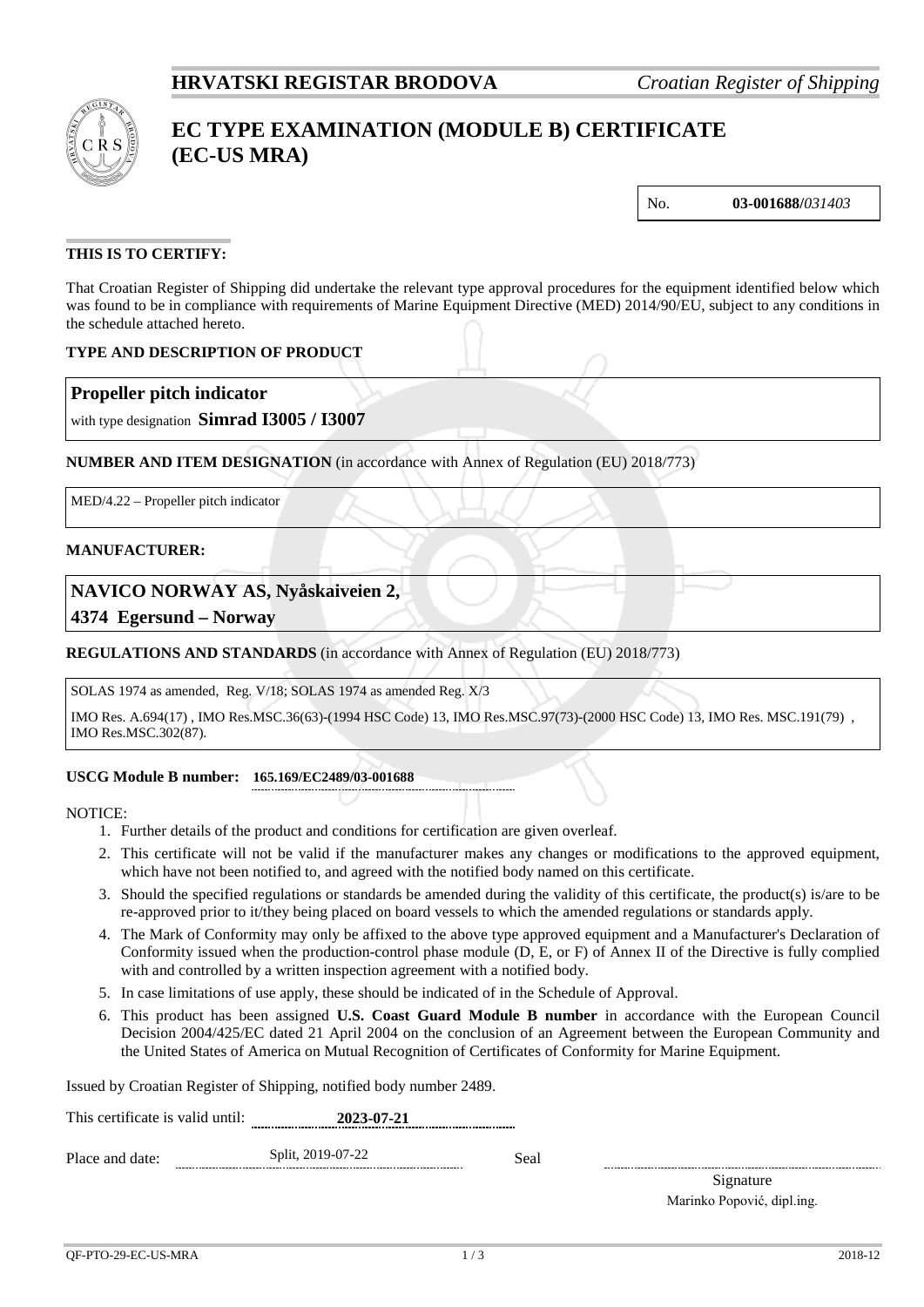# **THE SCHEDULE OF APPROVAL**

### **1. PRODUCT DESCRIPTION**

*Simrad I3007 /I3005 Propeller pitch indicator consists of the following components:*

|     | Item name           | Description  | Part number   | SW ver.   | Location  |
|-----|---------------------|--------------|---------------|-----------|-----------|
| . . | Display $unit - 7"$ | 13007        | 000-14126-001 | 1.0.x     | Protected |
| ٠.  | Display unit $-5"$  | 13005        | 000-14125-001 | 1.0.x     | Protected |
| ັ.  | <b>Junction Box</b> | <i>MX610</i> | 000-11139-001 | 1.1.02.00 | Protected |
| 4.  | <b>Junction Box</b> | <i>MX612</i> | 000-10916-001 | 1.1.02.00 | Protected |

*Input information to the display unit may be:*

- *NMEA0183*
- *Analog (voltage, current, frequency)*
- *Digital*

### **2. APPLICATION/LIMITATION OF USE**

*System is to be installed in a protected environment.*

*Simrad I3005/I3007 Propeller pitch indicators are tested for compliance with BAM requirements – IMO Res.MSC.302(87).*

### **3. DESIGN DRAWINGS AND SPECIFICATIONS**

*SIMRAD I3007 - Installation Guide, item number – 988-12391-001, SIMRAD I3005 - Installation Guide, item number – 988-12390-001, MX610 Junction Box - Installation Guide, item number – 988-12457-001, MX612 Junction Box - Installation Guide, item number – 988-12458-001,*

### **4. TYPE TEST RECORDS/LABORATORY RECOGNITION STATUS**

*Environmental testing – IEC 60945(2002) including Corrigendum 1(2008); Serial interface testing – IEC 61162-1(2016) & IEC 61162-2 (1998); NMEA 2000 standard – IEC61162-3(2008); Serial interface testing – IEC 61162-450 (2011), Lightweight Ethernet; Presentation of navigation information – IEC 62288 Ed.2 (2014-07); Performance testing – ISO 22555 Ed.1 (2007); CRS letter of approval – 2064/TSE/VB/031380 dated 2019-07-22.*

### **5. MATERIALS OR COMPONENTS REQUIRED TO BE TYPE APPROVED OR TYPE TESTED**

*This approval remains valid for subsequent minor software amendments, as allowed by the SW 1.0.x format (x=a numeral), where written details of any such modification have been submitted to and accepted by the approvals authority.*

### **6. OTHER MATERIALS AND/OR COMPONENT**

*There are several optional units – junction boxes for a more complex display interconnections, as stated in the product description table.* 

### **7. PRODUCTION SURVEY REQUIREMENTS**

*The I3005/I3007 display indicator shall be supplied by 24VDC in accordance with Installation Manual.*

#### **8. ONBOARD INSTALLATION AND MAINTENANCE REQUIREMENTS**

*The installation on board shall be verified and tested according to Installation & Operation Manual.*